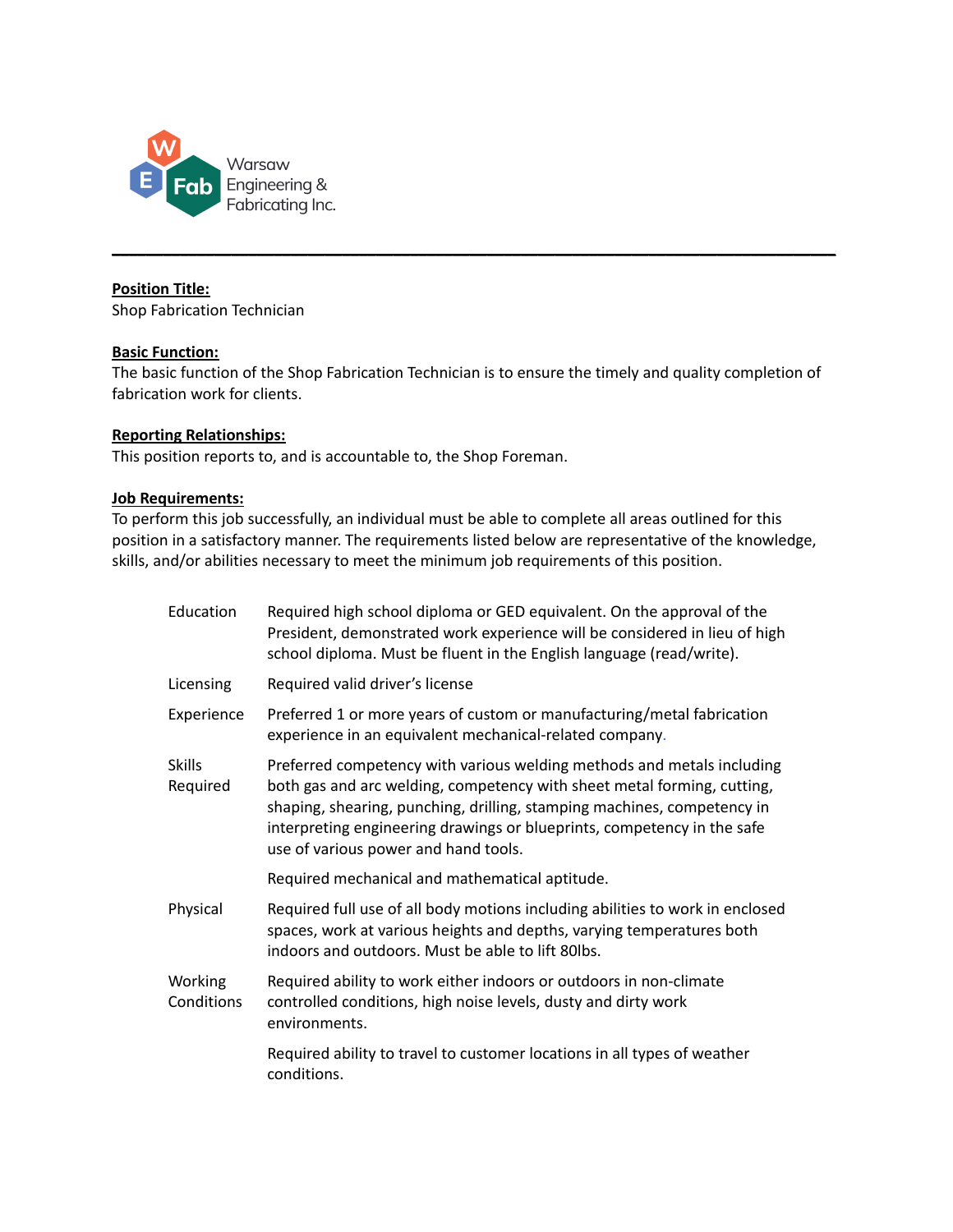Preferred amenability to work all shifts, weekends, and holidays. Must be able to work alone or as a valued member of a team.

## **Authority:**

The Shop Fabrication Technician is selected and appointed by the Head of Operations and Shop Foreman and has been delegated the authority required to successfully accomplish all of the duties and responsibilities of this position.

### **Duties and Responsibilities:**

- 1. Performs accurate metal cutting, shaping, forming, shearing, punching, drilling, and stamping activities as per engineering drawings or blueprints.
- 2. Performs custom or prototype metal fabrication tasks or mechanical engineering system assembly tasks as per engineering drawings or blueprints.
- 3. Ensures that all completed jobs or projects are personally inspected, completed as per specifications, and can meet or exceed quality standards.
- 4. Performs high quality and timely shop maintenance.
- 5. Ensures that at the end of the workday, the work area is swept and cleaned, tools are put away, all machines and tools are cleaned and turned off, and the work area is left in a state that does not create a safety hazard to other employees.
- 6. Communicates openly both verbally and in writing, with supervisors, management and customers.
- 7. Operates forklifts, company-owned delivery vehicles, service vehicles, and lifting devices in a safe manner at all times.
- 8. Operates machine brakes, drills, threaders, shearing machines, saws, plasma-cutting machines, rollers, punching machines, and stamping machines according to established shop procedures and in a safe manner at all times.
- 9. While operating a company vehicle, acts and behaves in accordance with the rules of the road, not under the influence of alcohol or impairing drugs or medications, and in complete accordance with the company's stated policies and procedures.
- 10. Demonstrates integrity and honesty in dealing with other people.
- 11. Performs any other task or assignment as given by the Shop Foreman or Head of Operations.

### **Measures of Performance:**

Performance in this position will be deemed acceptable when the following has been accomplished:

- 1. Successfully completed all company job skills and safety training curricula.
- 2. Continually maintains an error rate of less than 5%.